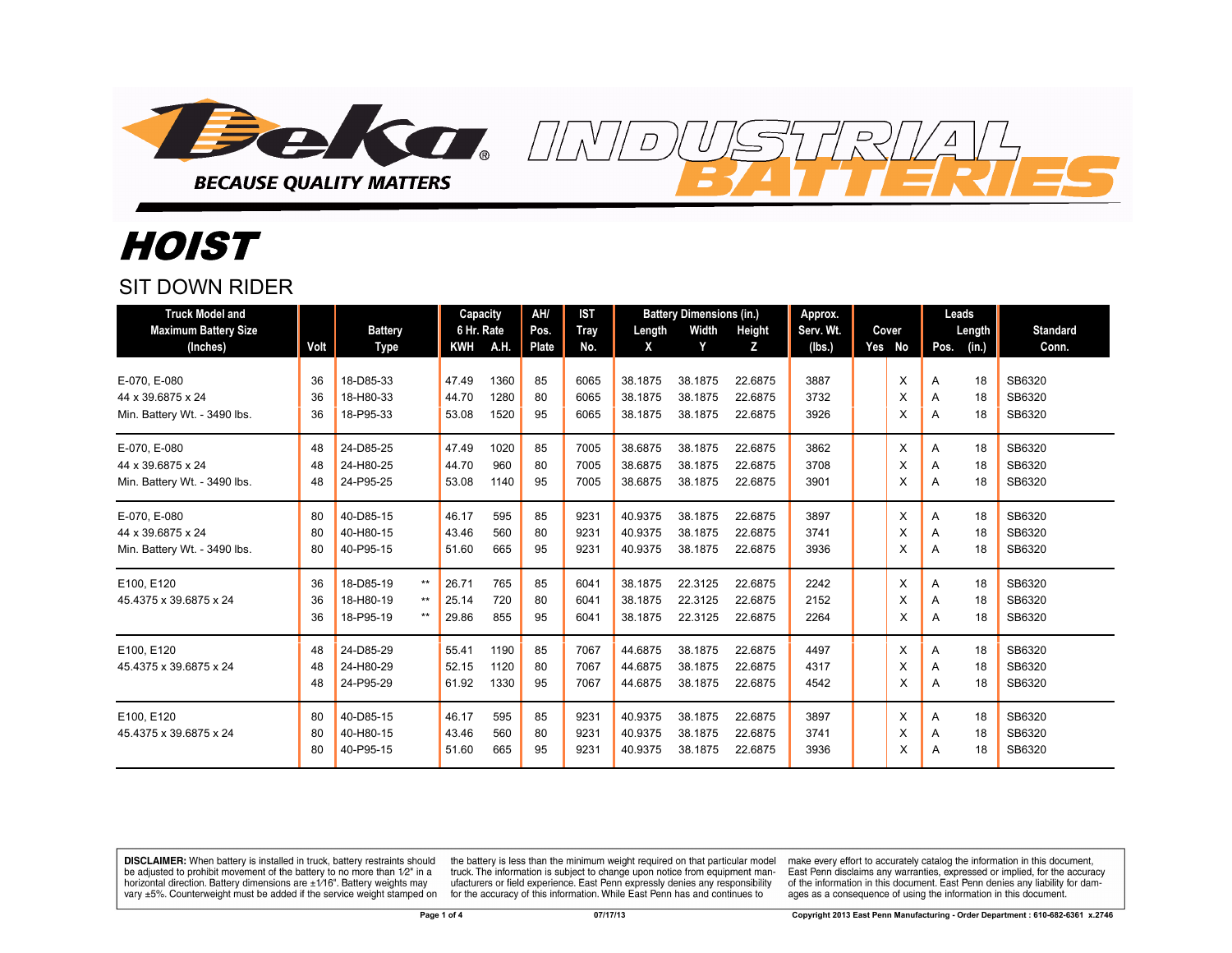## SIT DOWN RIDER (continued)

| <b>Truck Model and</b>      |      |                |       | Capacity   |      | AH/   | <b>IST</b>         |        | <b>Battery Dimensions (in.)</b> |         | Approx.   |     |       |      | Leads  |                 |
|-----------------------------|------|----------------|-------|------------|------|-------|--------------------|--------|---------------------------------|---------|-----------|-----|-------|------|--------|-----------------|
| <b>Maximum Battery Size</b> | Volt | <b>Battery</b> |       | 6 Hr. Rate |      | Pos.  | <b>Tray</b><br>No. | Length | Width                           | Height  | Serv. Wt. |     | Cover |      | Length | <b>Standard</b> |
| (Inches)                    |      | Type           |       | KWH        | A.H. | Plate |                    | X.     |                                 | z.      | (lbs.)    | Yes | No    | Pos. | (in.)  | Conn.           |
| E150, E180, E200, E220      | 72   | 18-D125-25     | $***$ | 52.38      | 1500 | 125   | 6E38               | 39.5   | 29.5                            | 30.5625 | 4092      |     | X     | A    | 18     | SB6320          |
| E240, E330, E350, E400      | 72   | 18-H120-25     | $***$ | 50.28      | 1440 | 120   | 6E38               | 39.5   | 29.5                            | 30.5625 | 4051      |     | X     | A    | 18     | SB6320          |
| <b>FKE-10</b>               | 72   | 18-P140-25     | $***$ | 58.67      | 1680 | 140   | 6E38               | 39.5   | 29.5                            | 30.5625 | 4133      |     | X     | A    | 18     | SB6320          |
| 60 x 40 x 31                |      |                |       |            |      |       |                    |        |                                 |         |           |     |       |      |        |                 |
| E150, E180, E200, E220      | 72   | 18-D125-25     | $***$ | 52.38      | 1500 | 125   | 6F09               | 39.5   | 29.5                            | 31.4375 | 4240      | X   |       | A    | 18     | SB6320          |
| E240, E330, E350, E400      | 72   | 18-H120-25     | $***$ | 50.28      | 1440 | 120   | 6F09               | 39.5   | 29.5                            | 31.4375 | 4198      | X   |       | A    | 18     | SB6320          |
| 60 x 40 x 31.4375           | 72   | 18-P140-25     | $***$ | 58.67      | 1680 | 140   | 6F09               | 39.5   | 29.5                            | 31.4375 | 4282      | X   |       | A    | 18     | SB6320          |
| E150, E180, E200, E220      | 80   | 20-D125-19     | $***$ | 43.65      | 1125 | 125   | 9554               | 39.5   | 29.5                            | 30.5625 | 3836      |     | X     | A    | 18     | SB6320          |
| E240, E330, E350, E400      | 80   | 20-H120-19     | $***$ | 41.90      | 1080 | 120   | 9554               | 39.5   | 29.5                            | 30.5625 | 3798      |     | X     | A    | 18     | SB6320          |
| 60 x 40 x 31                | 80   | 20-P140-19     | $**$  | 48.89      | 1260 | 140   | 9554               | 39.5   | 29.5                            | 30.5625 | 3874      |     | X     | A    | 18     | SB6320          |
| E150, E180, E200, E220      | 80   | 20-D125-19     | $***$ | 43.65      | 1125 | 125   | 9555               | 39.5   | 29.5                            | 31.4375 | 3911      | X   |       | A    | 18     | SB6320          |
| E240, E330, E350, E400      | 80   | 20-H120-19     | $***$ | 41.90      | 1080 | 120   | 9555               | 39.5   | 29.5                            | 31.4375 | 3872      | X   |       | A    | 18     | SB6320          |
| 60 x 40 x 31.4375           | 80   | 20-P140-19     | $***$ | 48.89      | 1260 | 140   | 9555               | 39.5   | 29.5                            | 31.4375 | 3950      | X   |       | A    | 18     | SB6320          |

\*\* Two batteries required. KWH and service weights listed are for each 18 cell battery.

H - Designates (H-Series battery type), Hydrasaver Product - Extended Watering Series.

#### WALKIE / RIDER

| <b>Truck Model and</b>      |      |                | Capacity   |      | AH/          | <b>IST</b>  |         | <b>Battery Dimensions (in.)</b> |        | Approx.   |     |       | Leads |        |                 |
|-----------------------------|------|----------------|------------|------|--------------|-------------|---------|---------------------------------|--------|-----------|-----|-------|-------|--------|-----------------|
| <b>Maximum Battery Size</b> |      | <b>Battery</b> | 6 Hr. Rate |      | Pos.         | <b>Tray</b> | Length  | Width                           | Height | Serv. Wt. |     | Cover |       | Length | <b>Standard</b> |
| (Inches)                    | Volt | Type           | KWH        | A.H. | <b>Plate</b> | No.         | X.      |                                 |        | (Ibs.)    | Yes | No    | Pos.  | (in.)  | Conn.           |
|                             |      |                |            |      |              |             |         |                                 |        |           |     |       |       |        |                 |
| ERGT, ERGT-SP, ERTT-SP      | 24   | 12-D100-13     | 13.97      | 600  | 100          | 3015        | 30.5625 | 12.75                           | 26.25  | 1185      | X   |       | A     | 12     | SB6325          |
| ETT, EWBC, EWDH             | 24   | 12-D125-13     | 17.46      | 750  | 125          | 3008        | 30.5625 | 12.75                           | 31.125 | 1455      | X   |       | A     | 12     | SB6325          |
| EWDH-SP. EWGT. EWPR         | 24   | 12-D85-13      | 11.87      | 510  | 85           | 3019        | 30.5625 | 12.75                           | 23.25  | 1049      | X   |       | A     | 12     | SB6325          |
| EWST, EWVM                  | 24   | 12-H120-13     | 16.76      | 720  | 120          | 3008        | 30.5625 | 12.75                           | 31.125 | 1440      | X   |       | A     | 12     | SB6325          |
| 33 x 13.5 x 40              | 24   | 12-H80-13      | 11.17      | 480  | 80           | 3019        | 30.5625 | 12.75                           | 23.25  | 1007      | X   |       | A     | 12     | SB6325          |
|                             | 24   | 12-P140-13     | 19.56      | 840  | 140          | 3008        | 30.5625 | 12.75                           | 31.125 | 1470      | X   |       | A     | 12     | SB6325          |
|                             | 24   | 12-P95-13      | 13.27      | 570  | 95           | 3019        | 30.5625 | 12.75                           | 23.25  | 1059      | X   |       | A     | 12     | SB6325          |
|                             |      |                |            |      |              |             |         |                                 |        |           |     |       |       |        |                 |

**DISCLAIMER:** When battery is installed in truck, battery restraints should be adjusted to prohibit movement of the battery to no more than  $12^v$  in a horizontal direction. Battery dimensions are  $\pm 1/16^v$ . Battery wei

the battery is less than the minimum weight required on that particular model<br>truck. The information is subject to change upon notice from equipment manutacturers or field experience. East Penn expressly denies any responsibility for the accuracy of this information. While East Penn has and continues to

make every effort to accurately catalog the information in this document,<br>East Penn disclaims any warranties, expressed or implied, for the accuracy of the information in this document. East Penn denies any liability for damages as a consequence of using the information in this document.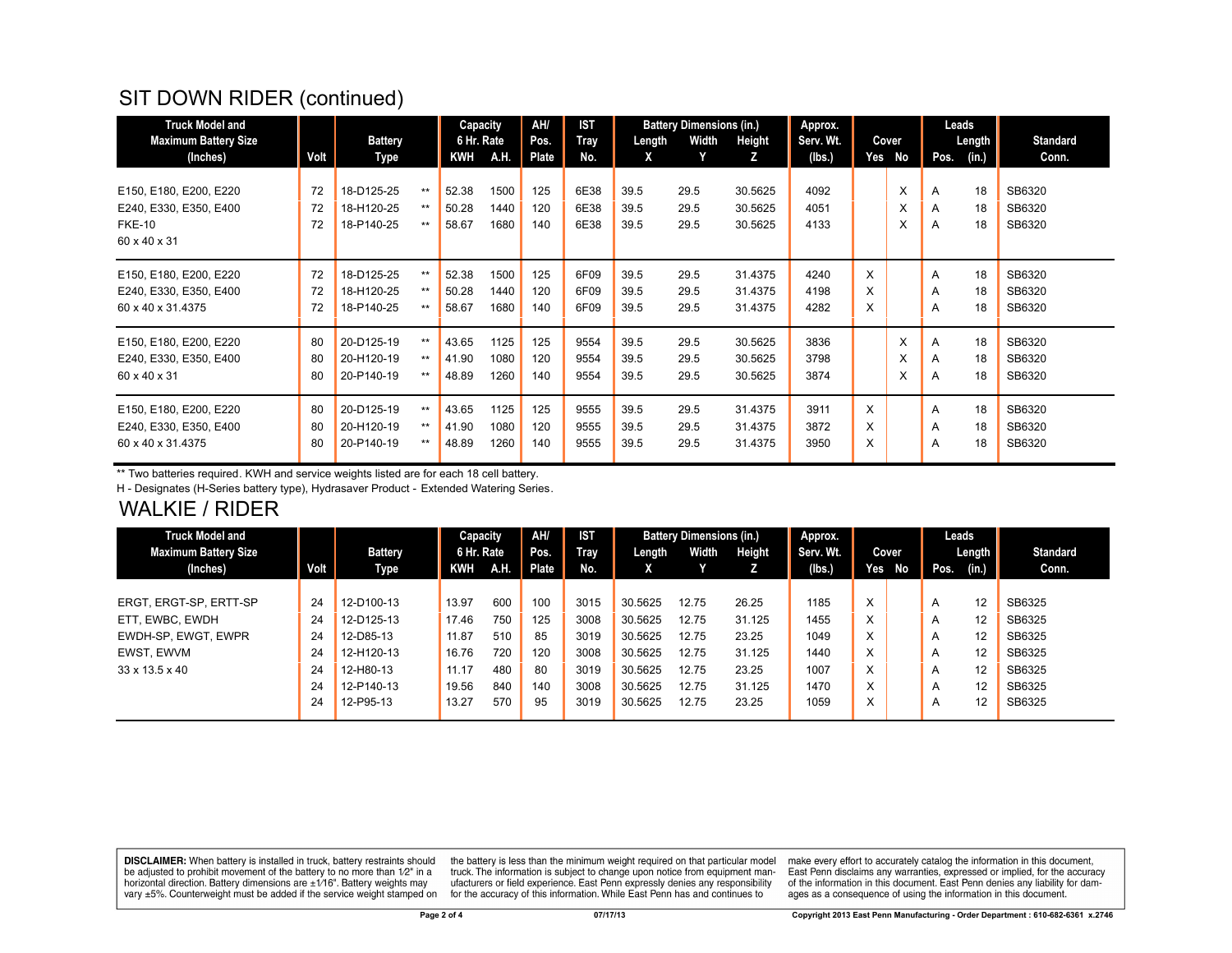## WALKIE / RIDER (continued)

| <b>Truck Model and</b>      |      |                | Capacity   |      | AH/          | <b>IST</b>  |         | <b>Battery Dimensions (in.)</b> |         | Approx.   |   |        | Leads |        |                 |
|-----------------------------|------|----------------|------------|------|--------------|-------------|---------|---------------------------------|---------|-----------|---|--------|-------|--------|-----------------|
| <b>Maximum Battery Size</b> |      | <b>Battery</b> | 6 Hr. Rate |      | Pos.         | <b>Tray</b> | Length  | Width                           | Height  | Serv. Wt. |   | Cover  |       | Length | <b>Standard</b> |
| (Inches)                    | Volt | Type           | KWH        | A.H. | <b>Plate</b> | No.         | X       | Y                               | Z       | (lbs.)    |   | Yes No | Pos.  | (in.)  | Conn.           |
|                             |      |                |            |      |              |             |         |                                 |         |           |   |        |       |        |                 |
| ERGT, ERGT-SP, ERTT-SP      | 36   | 18-D100-13     | 20.95      | 600  | 100          | 6306        | 30.5625 | 19                              | 26.5    | 1749      | X |        | A     | 12     | SB6320          |
| ETT, EWBC, EWDH             | 36   | 18-D125-13     | 26.19      | 750  | 125          | 6971        | 30.6875 | 19.125                          | 31.1875 | 2178      | X |        | A     | 12     | SB6320          |
| EWDH-SP, EWGT, EWPR         | 36   | 18-D85-13      | 17.81      | 510  | 85           | 6642        | 31.5    | 20.4375                         | 23.5    |           | X |        | Α     | 12     | SB6320          |
| <b>EWVM</b>                 | 36   | 18-H120-13     | 25.14      | 720  | 120          | 6971        | 30.6875 | 19.125                          | 31.1875 | 2156      | X |        | A     | 12     | SB6320          |
| 33 x 21 x 40                | 36   | 18-H80-13      | 16.76      | 480  | 80           | 6642        | 31.5    | 20.4375                         | 23.5    |           | X |        | A     | 12     | SB6320          |
|                             | 36   | 18-P140-13     | 29.33      | 840  | 140          | 6971        | 30.6875 | 19.125                          | 31.1875 | 2200      | X |        | A     | 12     | SB6320          |
|                             | 36   | 18-P95-13      | 19.90      | 570  | 95           | 6642        | 31.5    | 20.4375                         | 23.5    |           | X |        | A     | 12     | SB6320          |
| ERBC, ERDH, ERGT, ERPR      | 24   | 12-D100-15     | 16.30      | 700  | 100          | 3086        | 35.0625 | 12.875                          | 26.25   | 1362      | X |        | A     | 12     | SB6325          |
| ERST, EWGT, EWPR            | 24   | 12-D125-15     | 20.37      | 875  | 125          | 3259        | 38.0625 | 11.875                          | 31.125  | 1679      | X |        | A     | 12     | SB6325          |
| 39 x 13.5 x 40              | 24   | 12-D85-15      | 13.85      | 595  | 85           | 3047        | 36.25   | 13                              | 23.25   | 1199      | X |        | A     | 12     | SB6325          |
|                             | 24   | 12-H120-15     | 19.56      | 840  | 120          | 3259        | 38.0625 | 11.875                          | 31.125  | 1662      | X |        | A     | 12     | SB6325          |
|                             | 24   | 12-H80-15      | 13.04      | 560  | 80           | 3047        | 36.25   | 13                              | 23.25   | 1151      | X |        | A     | 12     | SB6325          |
|                             | 24   | 12-P140-15     | 22.81      | 980  | 140          | 3259        | 38.0625 | 11.875                          | 31.125  | 1696      | X |        | A     | 12     | SB6325          |
|                             | 24   | 12-P95-15      | 15.48      | 665  | 95           | 3047        | 36.25   | 13                              | 23.25   | 1211      | X |        | A     | 12     | SB6325          |
| ERBC, ERDH, ERGT, ERPR      | 36   | 18-D100-13     | 20.95      | 600  | 100          | 6214        | 37.6875 | 15.4375                         | 26.25   | 1739      | X |        | A     | 12     | SB6320          |
| ERST, EWGT, EWPR, EWST      | 36   | 18-D125-13     | 26.19      | 750  | 125          | 6512        | 38.125  | 15.5625                         | 31.1875 | 2250      | X |        | A     | 12     | SB6320          |
| 39 x 16.5 x 40              | 36   | 18-D85-13      | 17.81      | 510  | 85           | 6102        | 38.375  | 15.5625                         | 23.25   | 1560      | X |        | A     | 12     | SB6320          |
|                             | 36   | 18-H120-13     | 25.14      | 720  | 120          | 6512        | 38.125  | 15.5625                         | 31.1875 | 2228      | X |        | A     | 12     | SB6320          |
|                             | 36   | 18-H80-13      | 16.76      | 480  | 80           | 6102        | 38.375  | 15.5625                         | 23.25   | 1498      | X |        | A     | 12     | SB6320          |
|                             | 36   | 18-P140-13     | 29.33      | 840  | 140          | 6512        | 38.125  | 15.5625                         | 31.1875 | 2273      | X |        | A     | 12     | SB6320          |
|                             | 36   | 18-P95-13      | 19.90      | 570  | 95           | 6102        | 38.375  | 15.5625                         | 23.25   | 1576      | X |        | A     | 12     | SB6320          |

### TUGGER

| <b>Truck Model and</b>      |      |                | Capacity   |             | AH/   | <b>IST</b> |         | <b>Battery Dimensions (in.)</b> |         | Approx.   |     |       |                | Leads  |                 |
|-----------------------------|------|----------------|------------|-------------|-------|------------|---------|---------------------------------|---------|-----------|-----|-------|----------------|--------|-----------------|
| <b>Maximum Battery Size</b> |      | <b>Battery</b> | 6 Hr. Rate |             | Pos.  | Tray       | Length  | Width                           | Height  | Serv. Wt. |     | Cover |                | Length | <b>Standard</b> |
| (Inches)                    | Volt | Type           | KWH        | <b>A.H.</b> | Plate | No.        | X.      |                                 |         | (lbs.)    | Yes | No    | Pos.           | (in.)  | Conn.           |
|                             |      |                |            |             |       |            |         |                                 |         |           |     |       |                |        |                 |
| T5-12, T5-6, T5-9           | 36   | 18-D85-33      | 47.49      | 1360        | 85    | 6071       | 38.1875 | 38.1875                         | 23.5625 | 3974      | X   |       | A              | 18     | SB6320          |
| 39.5 x 39.375 x 23.75       | 36   | 18-H80-33      | 44.70      | 1280        | 80    | 6071       | 38.1875 | 38.1875                         | 23.5625 | 3815      | X   |       | A              | 18     | SB6320          |
|                             | 36   | 18-P95-33      | 53.08      | 1520        | 95    | 6071       | 38.1875 | 38.1875                         | 23.5625 | 4014      | X   |       | A              | 18     | SB6320          |
| T5-12, T5-6, T5-9           | 48   | 24-D85-25      | 47.49      | 1020        | 85    | 7040       | 38.6875 | 38.1875                         | 23.5625 | 3947      | X   |       | $\overline{A}$ | 18     | SB6320          |
| 39.5 x 39.375 x 23.75       | 48   | 24-H80-25      | 44.70      | 960         | 80    | 7040       | 38.6875 | 38.1875                         | 23.5625 | 3789      | X   |       | $\overline{A}$ | 18     | SB6320          |
|                             | 48   | 24-P95-25      | 53.08      | 1140        | 95    | 7040       | 38.6875 | 38.1875                         | 23.5625 | 3986      | X   |       | A              | 18     | SB6320          |

**DISCLAIMER:** When battery is installed in truck, battery restraints should be adjusted to prohibit movement of the battery to no more than  $12^v$  in a horizontal direction. Battery dimensions are  $\pm 1/16^v$ . Battery wei

the battery is less than the minimum weight required on that particular model<br>truck. The information is subject to change upon notice from equipment man-<br>ufacturers or field experience. East Penn expressly denies any respo

make every effort to accurately catalog the information in this document,<br>East Penn disclaims any warranties, expressed or implied, for the accuracy of the information in this document. East Penn denies any liability for damages as a consequence of using the information in this document.